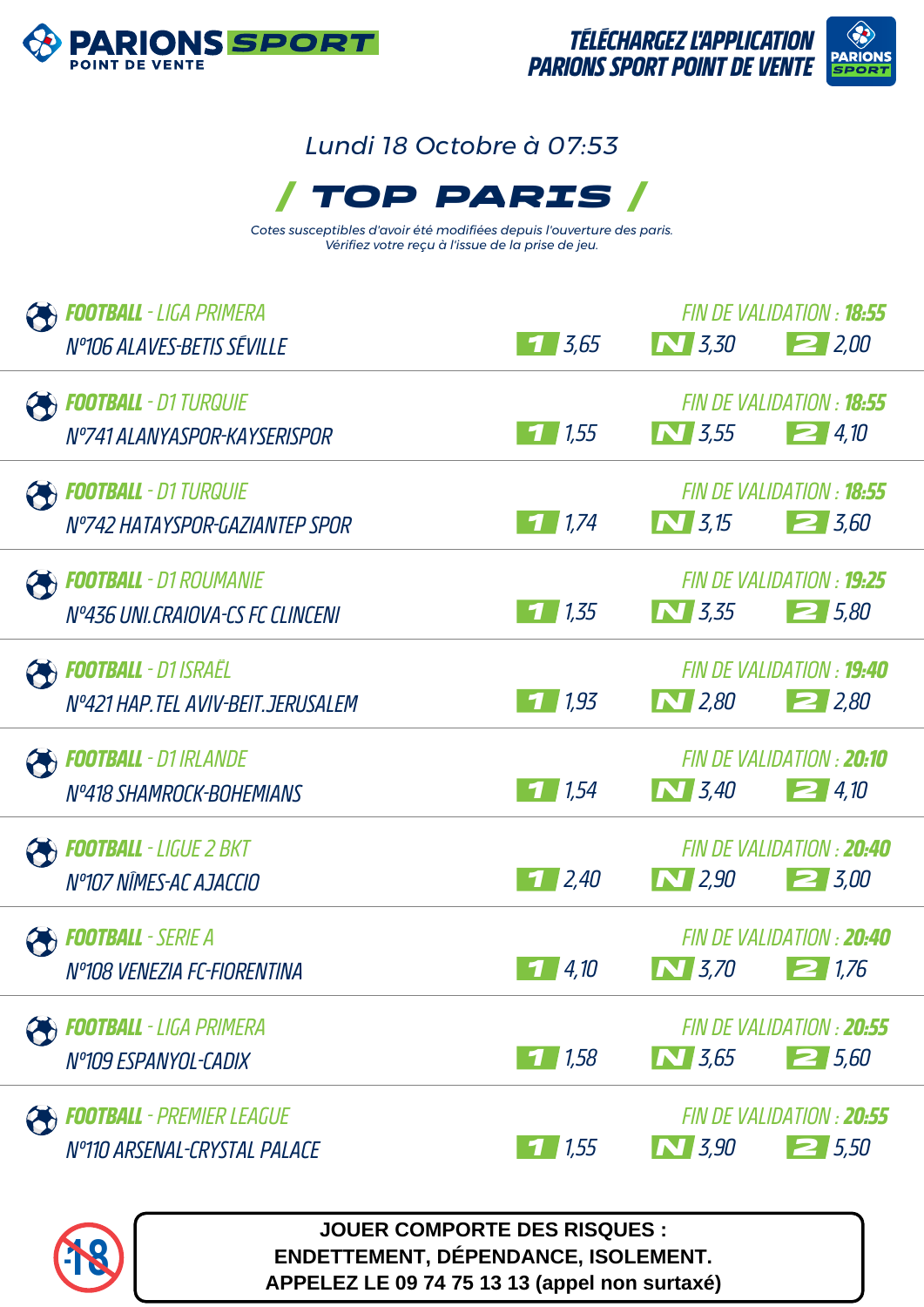

### *Lundi 18 Octobre à 07:53*



*Cotes susceptibles d'avoir été modifiées depuis l'ouverture des paris. Vérifiez votre reçu à l'issue de la prise de jeu.*

|                            | <b>HORAIRE</b>                            |                                                                              |    |                    |                 |                  |                                      | <b>PARI HANDICAP</b>                                           |       | <b>PARI MI-TEMPS</b> |                 |  |
|----------------------------|-------------------------------------------|------------------------------------------------------------------------------|----|--------------------|-----------------|------------------|--------------------------------------|----------------------------------------------------------------|-------|----------------------|-----------------|--|
| <b>SPORT / COMPÉTITION</b> | <i><b>FIN DE</b></i><br><i>VALIDATION</i> | <i><b>MATCH</b></i>                                                          | N° |                    | 1N <sub>2</sub> |                  | <b>Nº</b> <i>VALEUR</i><br>[EQ1:EQ2] | 1N <sub>2</sub>                                                | $M^o$ |                      | 1N <sub>2</sub> |  |
| Lundi 18 Octobre à 20:40   |                                           |                                                                              |    |                    |                 |                  |                                      |                                                                |       |                      |                 |  |
| bLigue 2 BKT               |                                           | 20:40 Nîmes-AC Ajaccio                                                       |    |                    |                 |                  |                                      | 107 2,40 2,90 3,00 521 [0:2] 11,0 5,50 1,10 624 2,90 1,76 3,45 |       |                      |                 |  |
|                            |                                           | Premier League 20:55 Arsenal-Crystal Palace                                  |    |                    |                 |                  |                                      | 110 1,55 3,90 5,50 512 [0:2] 4,80 4,25 1,36 626 2,00 2,05 4,65 |       |                      |                 |  |
| <b>Liga Primera</b>        |                                           | 18:55 Alaves-Betis Séville                                                   |    |                    |                 |                  |                                      | 106 3,65 3,30 2,00509 [0:2] 16,0 6,50 1,04 620 3,75 1,90 2,45  |       |                      |                 |  |
|                            |                                           | 20:55 Espanyol-Cadix                                                         |    |                    |                 |                  |                                      | 109 1,58 3,65 5,60 515 [0:2] 5,40 4,15 1,32 622 2,10 1,89 5,30 |       |                      |                 |  |
| <b>Serie A</b>             |                                           | 20:40 Venezia FC-Fiorentina                                                  |    |                    |                 |                  |                                      | 108 4,10 3,70 1,76 533 [2:0] 1,26 4,60 6,00 638 3,95 2,00 2,25 |       |                      |                 |  |
| Moscou F                   |                                           | 09:55 L.Samsonova-A.Tomljanovic                                              |    | 884 1,57 nd 2,10   |                 |                  |                                      |                                                                |       |                      |                 |  |
|                            |                                           | 11:25 D. Yastremska-A. Kalinskaya                                            |    |                    |                 | 17 1,68 nd 2,00  |                                      |                                                                |       |                      |                 |  |
|                            |                                           | 13:25 A.Krunic-B.Pera                                                        |    | 18 1,77 nd 1,80    |                 |                  |                                      |                                                                |       |                      |                 |  |
|                            |                                           | 14:40 Q.Zheng-L.Tsurenko                                                     |    | 19 1,82 nd 1,80    |                 |                  |                                      |                                                                |       |                      |                 |  |
|                            |                                           | 17:25 D.Kasatkina-A.Kalinina                                                 |    |                    |                 | 8801,23 nd 3,50  |                                      |                                                                |       |                      |                 |  |
|                            |                                           | 23:50 A.Potapova-S.Halep                                                     |    | 879 3,40 nd 1,22   |                 |                  |                                      |                                                                |       |                      |                 |  |
|                            |                                           | 23:50 E.Alexandrova-O.Jabeur                                                 |    | 881 3,00 nd 1,28   |                 |                  |                                      |                                                                |       |                      |                 |  |
|                            |                                           | 23:50 E.Rybakina-M.Vondrousova                                               |    | 882 1,79 nd 1,80   |                 |                  |                                      |                                                                |       |                      |                 |  |
|                            |                                           | 23:50 J.Ostapenko-A.Petkovic                                                 |    |                    |                 | 883 1,20 nd 3,60 |                                      |                                                                |       |                      |                 |  |
| <b>Moscou H</b>            |                                           | 13:25 J.Millman-B.Bonzi                                                      |    | 8881,90 nd 1,72    |                 |                  |                                      |                                                                |       |                      |                 |  |
|                            |                                           | 23:50 E.Donskoy-I.Ivashka                                                    |    | 885 4,30 nd 1,14   |                 |                  |                                      |                                                                |       |                      |                 |  |
|                            |                                           | 23:50 F.Coria-A.Kachmazov                                                    |    |                    |                 | 8861,33 nd 2,80  |                                      |                                                                |       |                      |                 |  |
|                            |                                           | 23:50 G.Pella-P.Martinez                                                     |    | 887 2,30 nd 1,49   |                 |                  |                                      |                                                                |       |                      |                 |  |
|                            |                                           | 23:50 L.Djere-G.Simon                                                        |    |                    |                 | 8891,43 nd 2,40  |                                      |                                                                |       |                      |                 |  |
|                            |                                           | 23:50 M.Mcdonald-Y.Nishioka                                                  |    | 890 1,31           |                 | nd 2,90          |                                      |                                                                |       |                      |                 |  |
|                            |                                           | 23:50 R.Safiullin-A.Mannarino                                                |    | 891 1,76 nd 1,80   |                 |                  |                                      |                                                                |       |                      |                 |  |
|                            |                                           | 23:50 T.Paul-M.Ymer                                                          |    |                    |                 | 892 1,52 nd 2,20 |                                      |                                                                |       |                      |                 |  |
| <b>Tenerife</b>            |                                           | 11:25 M.Kostyuk-IC.Begu                                                      |    | 8981,69 nd 1,90    |                 |                  |                                      |                                                                |       |                      |                 |  |
|                            |                                           | 12:40 N.Parrizas-Dia-A.Li                                                    |    | 9081,90 nd 1,69    |                 |                  |                                      |                                                                |       |                      |                 |  |
|                            |                                           | 23:50 A.Rus-V.Golubic                                                        |    | 893 1,90 nd 1,68   |                 |                  |                                      |                                                                |       |                      |                 |  |
|                            |                                           | 23:50 A.Van Uytvanck-D.Kovinic                                               |    |                    |                 | 894 1,13 nd 4,50 |                                      |                                                                |       |                      |                 |  |
|                            |                                           | 23:50 H.Watson-C.Tauson                                                      |    | 895 4,90 nd 1,10   |                 |                  |                                      |                                                                |       |                      |                 |  |
|                            |                                           | 23:50 L.Stefanini-M.Sherif                                                   |    | 896 3,00 nd 1,29   |                 |                  |                                      |                                                                |       |                      |                 |  |
|                            |                                           | 23:50 S.Zheng-R.Masarova                                                     |    |                    |                 | 910 1,37 nd 2,60 |                                      |                                                                |       |                      |                 |  |
|                            |                                           | 23:50 V.Gracheva-S.Sorribes                                                  |    | 915 3,50 nd 1,23   |                 |                  |                                      |                                                                |       |                      |                 |  |
|                            |                                           | 23:50 E.Svitolina-MC.Osorio S.                                               |    | 949 1,04 nd 7,10   |                 |                  |                                      |                                                                |       |                      |                 |  |
| <b>ODI Turquie</b>         |                                           | 18:55 Alanyaspor-Kayserispor                                                 |    |                    |                 |                  |                                      | 741 1,55 3,55 4,10 396 [0:1] 2,50 3,30 2,00 397 2,05 2,10 4,35 |       |                      |                 |  |
|                            |                                           | 18:55 Hatayspor-Gaziantep Spor                                               |    |                    |                 |                  |                                      | 742 1,74 3,15 3,60 398 [0:1] 2,90 3,50 1,75 399 2,20 2,05 3,85 |       |                      |                 |  |
| <b>D1 Grèce</b>            |                                           | 18:25 Lamia 1964-Aris Thessalo.                                              |    |                    |                 |                  |                                      | 415 3,30 2,75 1,83 416 [1:0] 1,63 3,15 3,70 417 4,15 1,75 2,55 |       |                      |                 |  |
| D1 Suède                   |                                           | 18:55 Djurgårdens-Elfsborg                                                   |    |                    |                 |                  |                                      | 449 1,78 3,20 3,15 450 [0:1] 3,05 3,60 1,69 451 2,25 2,10 3,50 |       |                      |                 |  |
|                            |                                           | 18:55 Häcken-Norrköping                                                      |    |                    |                 |                  |                                      | 452 2,10 3,00 2,60 453 [0:1] 3,70 3,80 1,49 454 2,55 2,10 3,00 |       |                      |                 |  |
| <b>ATBSL</b>               |                                           | 19:10 Fenerbahçe-Anadolu Efes                                                |    | 439 1,87 11,5 1,85 |                 |                  |                                      |                                                                |       | 440 1,80 16,0 1,78   |                 |  |
| $\leq$ KHL                 |                                           | 17:55 T.Novgorod-Ekaterinbourg                                               |    |                    |                 |                  |                                      | 938 2,25 3,90 2,35 728 [1:0] 1,45 5,80 3,15                    |       |                      |                 |  |
|                            |                                           | 18:25 HC Sochi-Avangard Omsk                                                 |    |                    |                 |                  |                                      | 940 3,70 4,001,64 732 2:0 1,50 5,003,20                        |       |                      |                 |  |
|                            |                                           | 18:25 Spartak Moscou-CSKA Moscou 942 2,75 3,60 2,05 736 [0:1] 4,05 5,60 1,33 |    |                    |                 |                  |                                      |                                                                |       |                      |                 |  |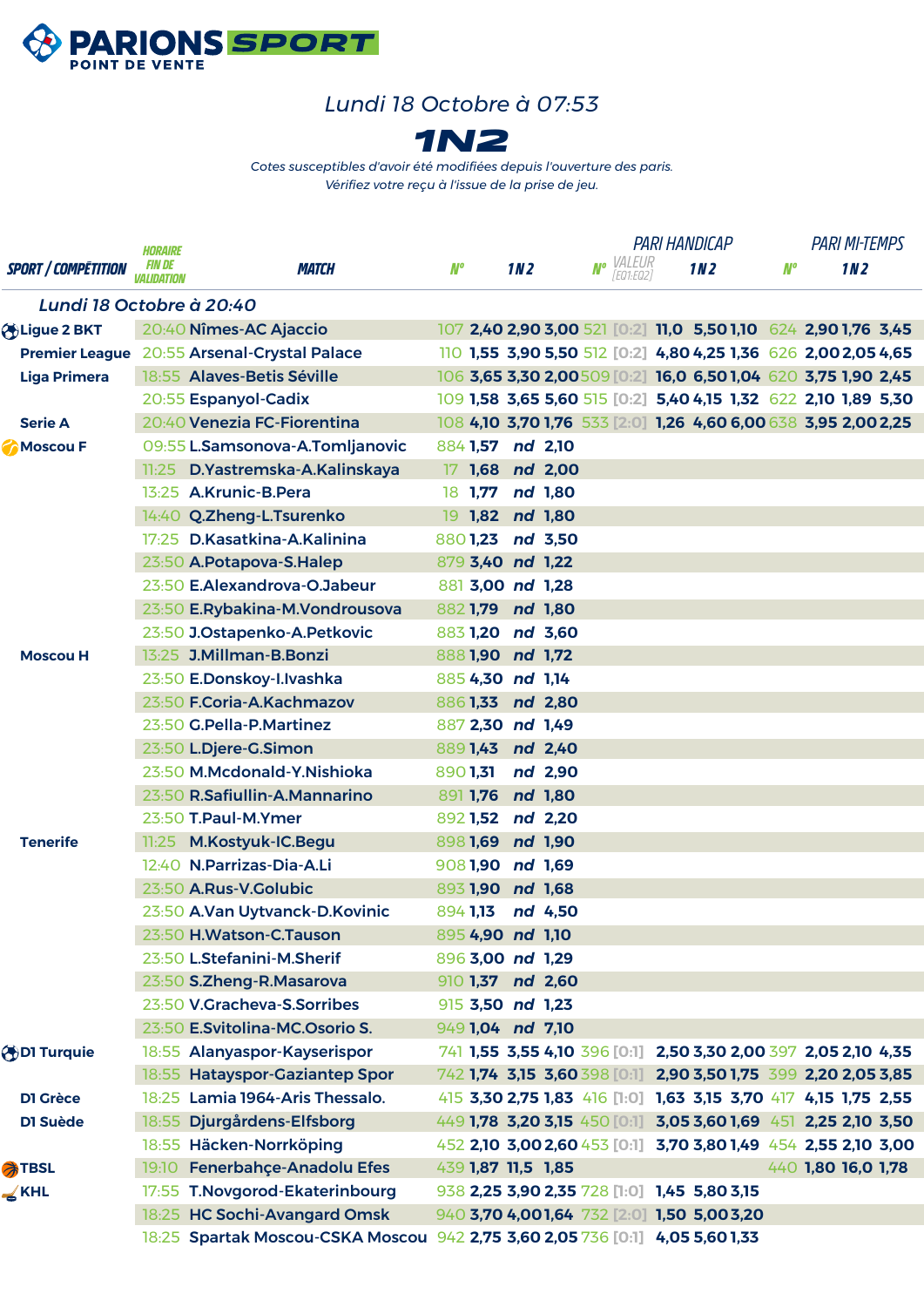|                      | Lundi 18 Octobre à 18:25                      |                                             |                                                                |
|----------------------|-----------------------------------------------|---------------------------------------------|----------------------------------------------------------------|
| $\leq$ KHL           | 18:25 Vityaz Podolsk-Sibir Novosib.           | 944 2,05 3,65 2,65 740 [0:2] 4,60 5,60 1,28 |                                                                |
|                      | Mardi 19 Octobre à 18:40                      |                                             |                                                                |
|                      | ChampionsLeague 18:40 Besiktas-Sportng Lisbon |                                             | 291 3,10 3,20 2,20 245 [1:0] 1,55 3,65 3,80 246 3,35 1,96 2,55 |
|                      | 18:40 FC Bruges-Man. City                     |                                             | 292 10,0 6,001,22 443 [1:0] 3,60 3,65 1,59 444 7,10 2,45 1,54  |
|                      | 20:55 Ajax-Dortmund                           |                                             | 293 2,15 3,80 2,80 247 [0:1] 3,40 3,95 1,58 248 2,40 2,25 2,95 |
|                      | 20:55 Atl. Madrid-Liverpool                   |                                             | 294 3,20 3,20 2,20 249 [1:0] 1,56 3,60 3,85 264 3,45 1,92 2,60 |
|                      | 20:55 FC Porto-Milan AC                       |                                             | 295 2,50 3,30 2,55 265 [1:0] 1,41 3,95 4,65 266 2,85 1,99 2,90 |
|                      | 20:55 Inter Milan-SherifTiraspol              |                                             | 296 1,17 7,50 10,0 267 [0:1] 1,41 4,00 4,50 268 1,42 2,65 8,10 |
|                      | 20:55 Paris SG-RB Leipzig                     |                                             | 297 1,35 4,95 7,00 269 [0:1] 1,89 3,65 2,65 270 1,70 2,40 5,20 |
|                      | 20:55 Shakht.Donetsk-Real Madrid              |                                             | 298 5,60 4,40 1,47 27 [1:0] 2,35 3,50 2,15 272 4,80 2,25 1,83  |
| <b>Europa League</b> | 16:25 Celtic-Ferencvarosi                     |                                             | 344 1,57 3,95 4,80 488 [0:1] 2,40 3,45 2,10 489 1,98 2,10 4,50 |
| Moscou F             | 08:55 A.Kontaveit-K.Siniakova                 | 20 1.25 nd 3.20                             |                                                                |
| Championship         | 20:40 Bristol City-Nottingham F.              |                                             | 458 2,50 2,80 2,40 459 [0:1] 5,00 3,75 1,36 460 3,05 1,87 2,95 |
|                      | 20:40 Derby-Luton Town                        |                                             | 461 2,65 2,80 2,30 462 [0:1] 5,50 3,80 1,33 463 3,20 1,84 2,90 |
|                      | 20:40 Queens Park R.-Blackburn                |                                             | 464 1,98 3,10 3,00 465 [0:1] 3,45 3,65 1,58 466 2,45 2,05 3,35 |
|                      | 20:40 Sheffield Utd-Millwall                  |                                             | 467 1,70 3,10 4,00468 [0:1] 2,95 3,25 1,81 469 2,25 1,91 4,35  |
|                      | 20:40 Stoke City-Bournemouth                  |                                             | 470 2,60 2,80 2,35 471 [1:0] 1,40 3,60 4,75 472 3,20 1,83 2,95 |
| Liga Segunda         | 18:55 Carthagène-Gijon                        |                                             | 490 2,35 2,80 2,60 491 [0:1] 4,80 3,60 1,40 492 3,00 1,80 3,25 |
|                      | 18:55 Huesca-Malaga                           |                                             | 493 1,51 3,35 5,10 494 [0:1] 2,50 3,15 2,10 495 2,05 1,94 5,30 |
|                      | 20:55 Tenerife-Eibar                          |                                             | 496 2,25 2,70 2,80 497 [0:1] 4,55 3,50 1,44 498 2,85 1,78 3,45 |
| <b>D1 Brésil</b>     | 00:55 Sao Paulo-Corinthians                   |                                             | 716 2,20 2,75 2,80 717 [0:1] 4,65 3,35 1,45 718 2,95 1,72 3,60 |
| KHL                  | 15:55 Traktor Chely.-Salavat UFA              | 558 2,30 3,70 2,35 559 [0:1] 3,10 5,60 1,47 |                                                                |
|                      | 17:55 Lok. Yaroslavl-Vladivostok              | 560 1,24 5,20 7,50 561 [0:2] 1,90 4,75 2,25 |                                                                |
|                      | 17:55 Nef.Niznekamsk-Khabarovsk               | 562 1,96 3,75 2,85 563 [0:1] 2,60 5,40 1,64 |                                                                |
|                      | 17:55 S.Cherepovets-HC Kunlun                 | 564 1,46 4,35 4,65 565 [0:2] 2,55 4,90 1,72 |                                                                |
|                      | 18:05 Dinamo Minsk-HC Barys                   | 566 1,95 3,85 2,80 567 [0:1] 2,55 5,50 1,64 |                                                                |

18:25 Bars Kazan-Dynamo Moscou 568 **2,15 3,70 2,55** 569 **[0:1] 2,90 5,50 1,53** 18:25 Dinamo Riga-Magnitogorsk 570 **4,65 4,30 1,47** 571 **[1:0] 2,25 5,40 1,80** 18:25 St Petersbourg-Jokerit Hel. 572 **2,10 3,75 2,60** 573 **[0:1] 2,75 5,90 1,56**

00:55Toronto-NY Rangers 946 **1,78 4,25 3,40** 947 **[0:1] 2,05 6,80 1,82** 03:25 Calgary-Anaheim 748 **1,76 4,10 3,60** 749 **[0:1] 2,05 6,60 1,84** 03:55 Arizona-St.Louis 750 **3,30 4,05 1,85** 751 **[1:0] 1,76 6,60 2,15**

**NHL** 00:55Philadelphie-Seattle 746 **2,00 4,00 2,90** 747 **[0:1] 2,35 6,90 1,63**

#### *Mercredi 20 Octobre à 18:40*

| ChampionsLeague      | 18:40 FC Barcelone-Dynamo Kiev | 299 1,21 6,20 10,0 273 [0:1] 1,59 3,65 3,55 274 1,54 2,45 7,00 |
|----------------------|--------------------------------|----------------------------------------------------------------|
|                      | 18:40 Salzbourg-Wolfsburg      | 300 2,15 3,40 3,05 275 [0:1] 3,55 3,75 1,58 280 2,45 2,05 3,25 |
|                      | 20:55 Benfica-Bayern Munich    | 301 6,60 4,95 1,37 281 [1:0] 2,70 3,60 1,89 282 5,30 2,35 1,71 |
|                      | 20:55 Chelsea-Malmö            | 302 1,06 9,60 29,0 283 [0:1] 1,26 4,30 6,60 284 1,31 2,75 14,0 |
|                      | 20:55 Lille-FC Séville         | 303 3,40 3,25 2,05 285 [1:0] 1,62 3,35 3,75 290 3,85 1,82 2,55 |
|                      | 20:55 Man. United-Atalanta     | 304 1,68 3,95 4,20 327 [0:1] 2,50 3,70 1,96 328 2,00 2,25 3,90 |
|                      | 20:55 Young Boys-Villarreal    | 305 3,20 3,50 2,05 329 [1:0] 1,63 3,75 3,35 331 3,30 2,10 2,40 |
|                      | 20:55 Zenit-Juventus Turin     | 306 3,50 3,20 2,05 341 [1:0] 1,62 3,60 3,50 342 3,60 1,97 2,40 |
| <b>Europa League</b> | 16:25 Spartak Moscou-Leicester | 345 4,10 3,45 1,78 690 1:0 1,82 3,50 2,90 691 4,00 2,05 2,15   |
| <b>ANBA</b>          | 01:25 MIL Bucks-BKN Nets       | 311 1,95 14,5 2,00                                             |
|                      | 03:55 LA Lakers-GS Warriors    | 312 1,65 14,5 2,55                                             |
| Championship         | 20:40 Fulham-Cardiff           | 578 1,41 3,80 5,30                                             |
|                      | 20:40 Huddersfield-Birmingham  | 579 2,25 2,80 2,65                                             |
|                      | 20:40 Hull City-Peterborough   | 580 1,93 3,00 3,10                                             |
|                      | 20:40 Middlesbrough-Barnsley   | 581 1,73 3,15 3,70                                             |
|                      | 20:40 Preston-Coventry         | 582 2,45 2,90 2,40                                             |
|                      | 20:40 Swansea-West Bromwich    | 583 3,50 3,001,84                                              |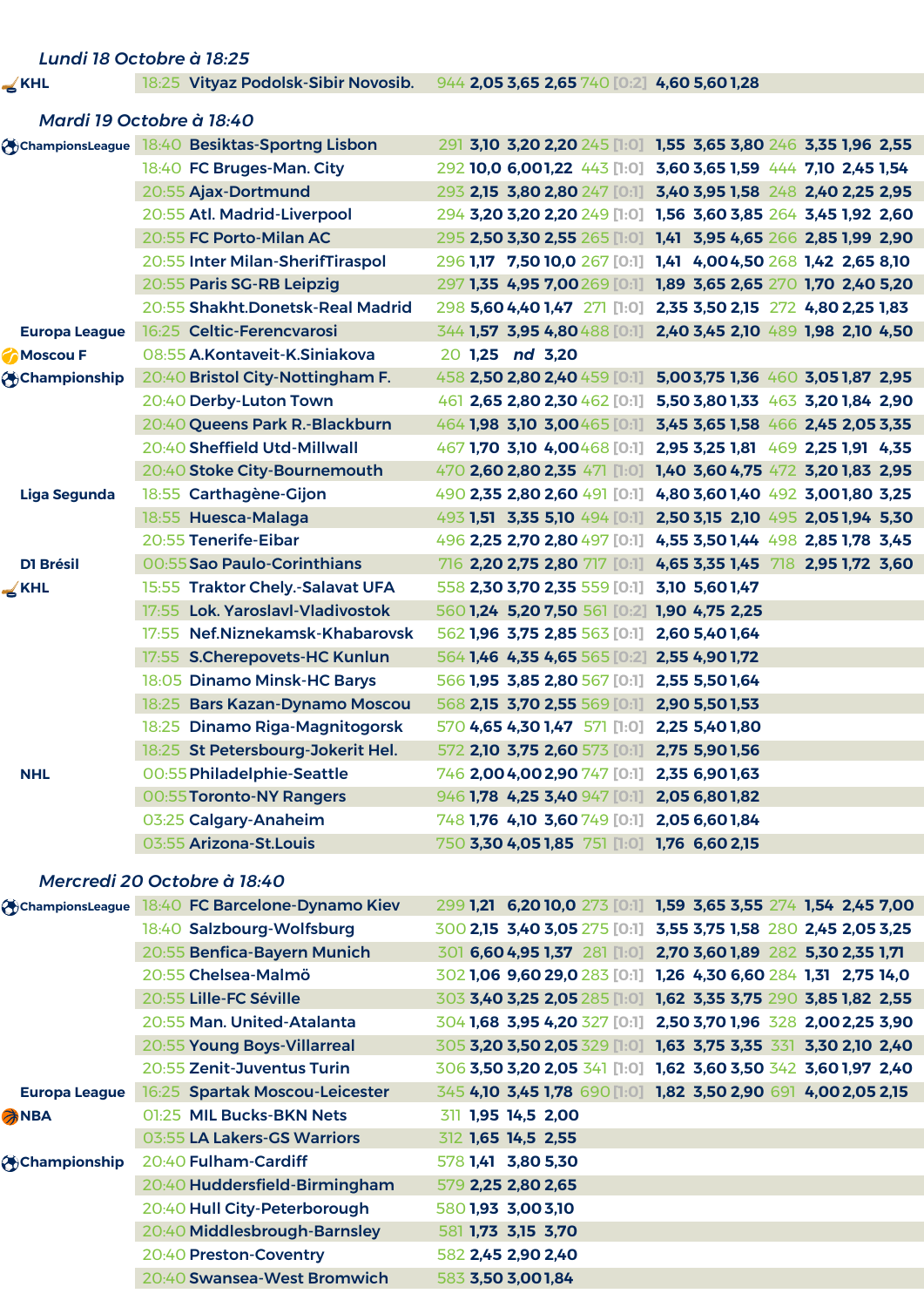



## *LOTO FOOT 7 N°249*

*LISTES OFFICIELLES - FORMULE 1/N/2 LUNDI 18 OCTOBRE 2021 JUSQU'À 18H55*



*Ligue 2 BKT N° 1 - Liga Primera N° 2 - 3 - D1 Turquie N° 4 - 5 Serie A N° 6 - Premier League N° 7 MISEZ POUR*

*1€ SEULEMENT*



**JOUER COMPORTE DES RISQUES : ENDETTEMENT, DÉPENDANCE, ISOLEMENT. APPELEZ LE 09 74 75 13 13 (appel non surtaxé)**